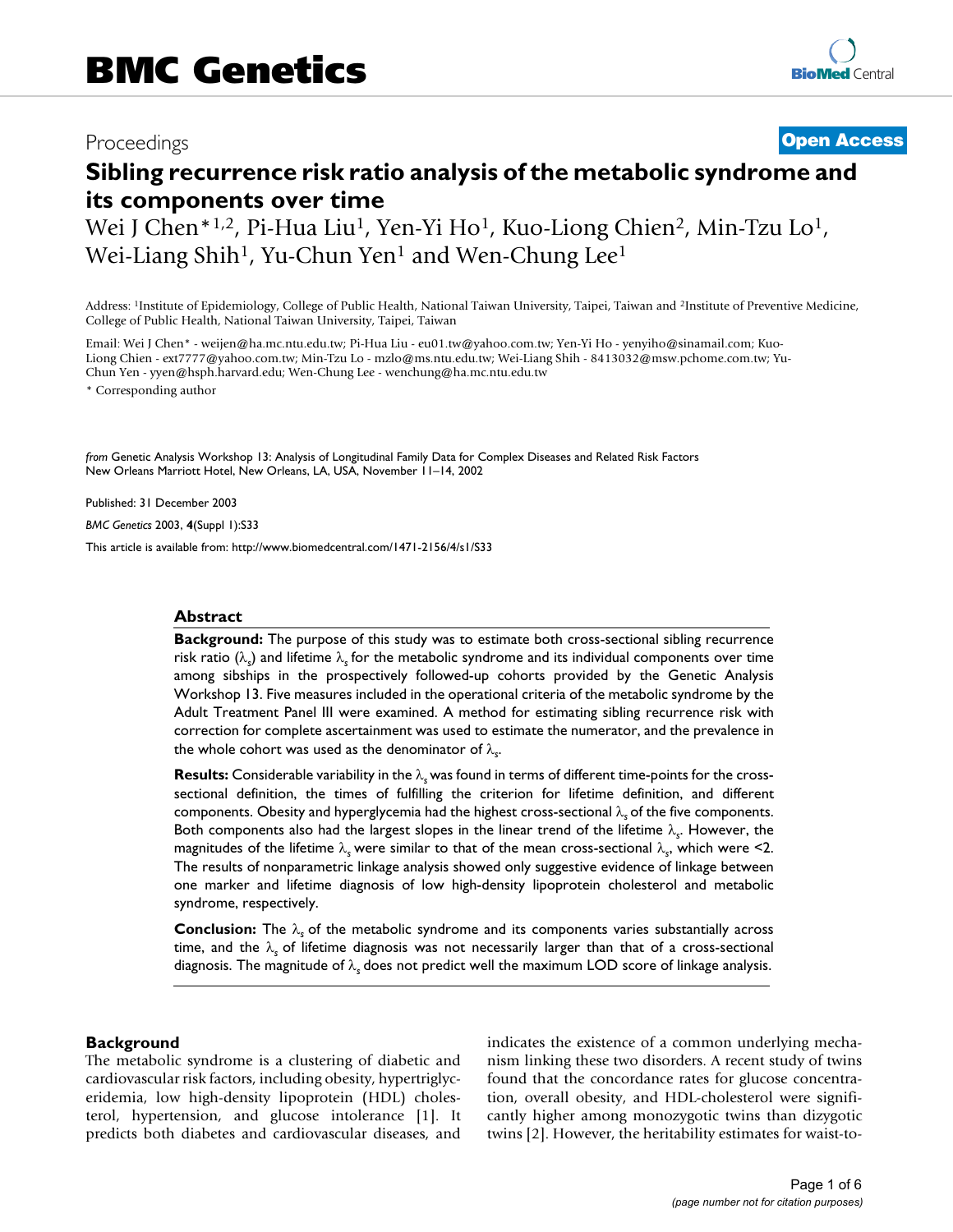hip ratio, fasting insulin, and triglycerides were found to be low. Another study employing factor analysis of the change in the features of the metabolic syndrome over time revealed that change in overall obesity, as measured by the body mass index (BMI), is central to all derived factors [3]. These findings indicate that the components of the metabolic syndrome may have different contributions from genes and environment, and certain component may be central to the whole syndrome.

In assessing the familial aggregation of a disease or physiological trait, the sibling recurrence risk ratio, λ*<sup>s</sup>* , is a commonly used index [4]. Under a multilocus multiplicative model, λ*s* is proportional to the power of an affected-relative-pair genetic linkage analysis [5]. Recent studies have revealed that  $\lambda$ , is influenced by many factors, including the ascertainment process and overreporting [6], as well as allele frequency and mode of inheritance [7]. Thus,  $\lambda$ <sub>s</sub> by itself does not provide a reliable parameter for estimating the statistical power of a proposed linkage study. Nevertheless, within a range of low magnitudes of genetic effect, which probably is true for many susceptibility genes of complex diseases, the relationship between λ*s* and genotype relative risk is relatively predictable regardless of underlying genetic models [7]. Furthermore, there are methods to estimate λ*s* with correction for ascertainment [8]. Therefore, an accurate estimate of  $\lambda$ <sub>s</sub> can serve as an initial assessment of the genetic effect conferred to a trait under study.

So far  $\lambda$ <sub>s</sub> has been estimated exclusively on the basis of cross-sectional assessment of phenotypes. When a disease has a variable age at onset and the phenotype is repeatedly measured, it is not known whether the  $\lambda_s$  is stable over time. In this study, we estimated both cross-sectional λ*<sup>s</sup>* and lifetime  $\lambda$ , for the metabolic syndrome and its individual components over time among sibships in a prospectively followed-up cohort. We hypothesized that a component with a higher λ*s* is more likely to be the central genetic contribution to the syndrome. The distributions of various definitions of λ*s* over time for the metabolic syndrome and its individual components were compared. In addition, genome-wide scans were performed for both cross-sectional and lifetime phenotype definitions for the metabolic syndrome and its individual components.

#### **Methods**

#### *Subjects*

Participants were from Cohort 1 and Cohort 2 of the Framingham Heart Study data set provided by the Genetic Analysis Workshop 13 (GAW13). In Cohort 1, 1231 individuals (583 males and 630 females) with a mean baseline age of 41.5 years (ranging from 29.0 to 62.0) were included. Cohort 2 included 1672 individuals (826 males and 846 females) with a mean baseline age of 32.7 years

(ranging from 5.0 to 64.0). Some participants in the two cohorts were from the same pedigree, and in total 330 pedigrees were identified. Among these pedigrees, 1702 individuals were further genotyped for genomic scanning.

### *Measures*

In this study, we considered five measures that are included in the operational criteria for the metabolic syndrome as defined by the Adult Treatment Panel III (ATP III) [9]. Because the data on waist circumference, which measures abdominal obesity, were not provided in the Framingham Heart Study data set, we instead employed overall obesity as measured by a BMI > 30 kg/m2. The cutoff points of hypertension in the Framingham Heart Study data set were slightly more stringent than those recommended in the ATP III criteria ( $\geq$  130 /  $\geq$  85 mm Hg). The specific criteria adopted in this study were as follows: 1) Blood pressure: systolic blood pressure (SBP)  $\geq$  140 mm Hg or diastolic blood pressure (DBP)  $\geq$  90 mm Hg, or under anti-hypertension treatment; 2) Obesity: BMI > 30  $kg/m<sup>2</sup>$ ; 3) Fasting glucose: ≥ 110 mg/dl; 4) Triglycerides: ≥ 150 mg/dl; and 5) HDL cholesterol: < 40 mg/dl (men) or < 50 mg/dl (women). The diagnosis of the metabolic syndrome was made when three or more of the criteria were met. Phenotypic data provided in the GAW13 included those for the first 40 years of follow-up in the Cohort 1 (Exams 1 through 21) and those of the first 20 years of follow-up in the Cohort 2 (Exams 1 through 5).

#### *Statistical analysis*

Sibling recurrence risk ratio  $(\lambda_s)$  is defined as sibling recurrence risk  $(K<sub>s</sub>)$  divided by the population prevalence  $(K_p)$ . Since the original pedigrees were not ascertained via any particular phenotype considered in the present study, the determination of proband status is problematic. Under this circumstance, we considered every diseased individual as a proband and employed the method for estimating sibling recurrence risk (*Ks* ) when proband status is unknown as proposed by Olson and Cordell [8]:

$$
\hat{K}_s = \frac{\sum_{s=1}^{\infty} \sum_{a=1}^{s} a(a-1) n_{s(a)}}{\sum_{s=1}^{\infty} \sum_{a=1}^{s} a(s-1) n_{s(a)}},
$$

where  $n_{s(a)}$  is the number of sibships of size *s* with *a* affecteds. This estimator of  $K_s$  has been shown to be unbiased and consistent when the ascertainment is complete [8], which is the case for this study. The denominator of λ*<sup>s</sup>* , the population prevalence, was estimated from the whole cohort. Since the age range of Cohort 2 was wide, we limited the analysis of Cohort 2 to those aged between 30 and 60 years old.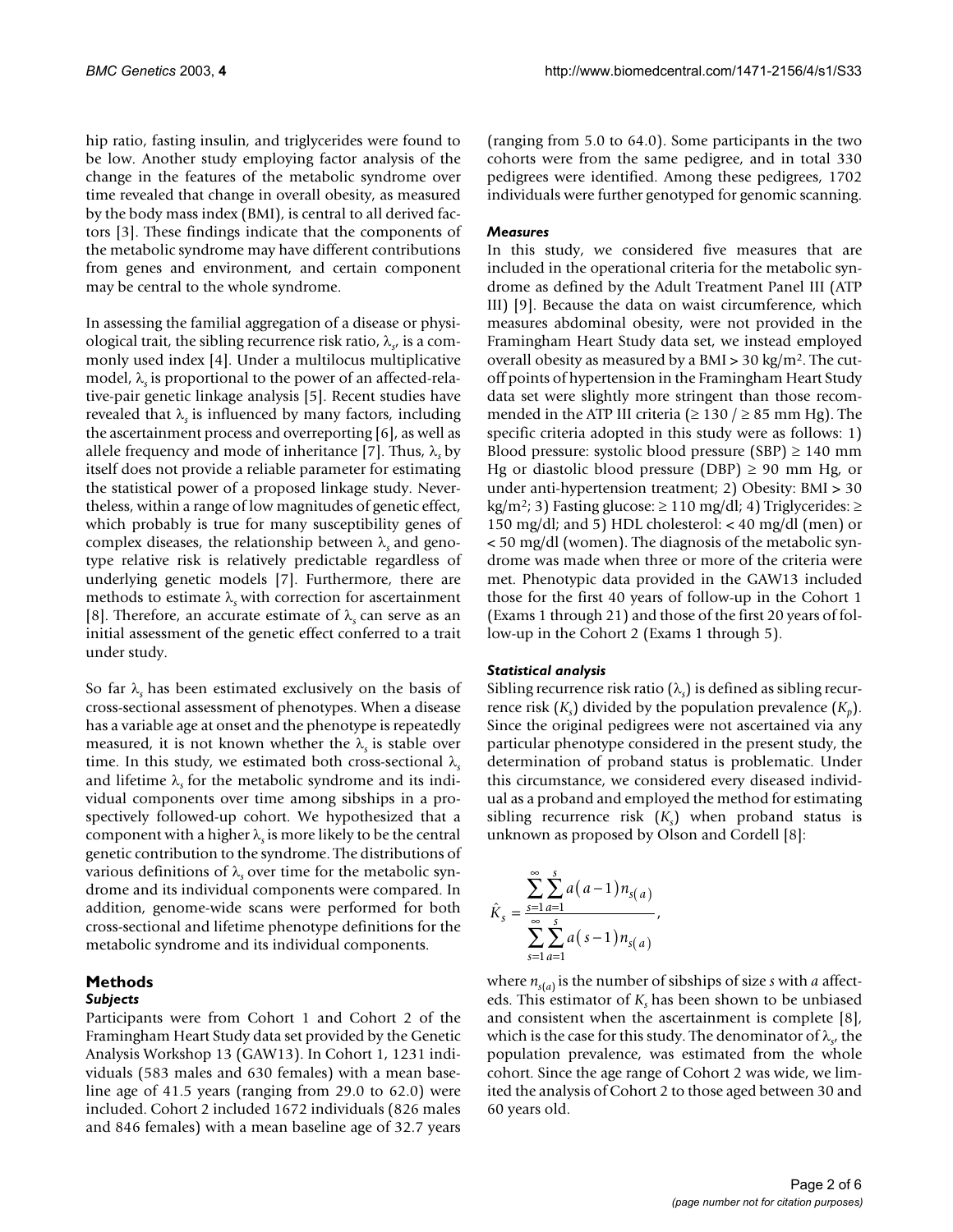We estimated cross-sectional  $\lambda$ <sub>s</sub> for each exam and then calculated the standard deviation and the range of the estimated λ*s* across the exams. Furthermore, we defined a lifetime  $\lambda_{s, e \geq t}$  as the condition that an individual had ever had the *episode* fulfilling the criterion at least *t* times during the whole study period. As *t* increases, the person is supposed to have higher probability of carry the genetic susceptibility of the phenotype. In assessing the lifetime λ*s* for the metabolic syndrome, any particular criterion was considered fulfilled if the individual had ever any measures above the threshold during lifetime, and a positive diagnosis was given if three or more criteria were met in this way.

For each component and the metabolic syndrome per se, we then performed nonparametric linkage analyses for the pedigrees using GENEHUNTER [10] with the option of all affected pairs in a pedigree. Four kinds of phenotype definition were employed: cross-sectional diagnosis, lifetime diagnosis with episode  $\geq 1$ , lifetime diagnosis with episode  $\geq$  2, and lifetime diagnosis with episode  $\geq$  3. For the cross-sectional diagnosis, we chose the data from Exam 11 for Cohort 1 members and Exam 1 for Cohort 2 members because the two test points were chronologically close to each other. However, for Cohort 1 members, the height was from Exam 10 and the glucose level was from Exam 12 because no relevant data were available in Exam 11. The genotyping was done in 1702 individuals using 399 microsatellite markers on the 22 autosomal chromosomes. The allele frequencies of the markers and the sexspecific genetic maps were provided by the GAW13. The number of affected individuals for the four phenotype definitions (cross-sectional, lifetime  $\geq 1$ , lifetime  $\geq 2$ , lifetime ≥ 3) varied as follows:  $(255, 898, 713, 545)$  for hypertension, (185, 512, 384, 304) for obesity, (341, 597, 314, 182) for hyperglycemia, (228, 656, 348, 208) for hypertriglyceridemia, (522, 1046, 700, 482) for low HDL cholesterol, and (147, 699) for the metabolic syndrome (only cross-sectional and lifetime  $\geq 1$  were applicable).

### **Results**

For the cross-sectional  $\lambda_s$  in both cohorts, there were substantial variations across exams for hyperglycemia and obesity, while the values of λ*s* for hypertension and low HDL were relatively stable (Figure [1](#page-3-0)). Meanwhile, an increasing trend with the number of episode was noted for the lifetime λ*s* except those of hypertension and low HDL in Cohort 1. Comparing the mean value of cross-sectional  $\lambda$ , over time in Cohort 1, obesity had the highest mean, while the remaining components had a mean λ*<sup>s</sup>* less than 1.5 (Table 1). In terms of the SD of the cross-sectional λ*<sup>s</sup>* , there were considerable differences among different components, ranging from 0.14 (hypertension) to 0.68 (hyperglycemia). For the lifetime λ*s* in Cohort 1, a linear trend of increase with the number of episode was

noted for obesity and hyperglycemia. The lifetime λ*s* of low HDL had a sudden drop at λ*s*,*e*<sup>≥</sup>3, probably due to small number of participants meeting the threshold, whereas the three lifetime λ*s* of hypertension were very similar to one another.

For the Cohort 2, the highest mean of cross-sectional λ*s* for individual components of the metabolic syndrome was that for hyperglycemia, followed by obesity (Table 1). For the remaining three components, the mean  $\lambda$ <sub>s</sub> was below 1.5. A linear trend of increase with the number of episode among the three types of lifetime  $\lambda_s$  could be seen in all components, with hyperglycemia having the largest increase. However, similar to the pattern observed in Cohort 1, the lifetime definition of  $\lambda$ , led to a decrease over the cross-sectional definition in most cases. The λ*<sup>s</sup>* of the metabolic syndrome, regardless of cross-sectional or lifetime, seemed to fall between those of its components in both Cohort 1 and Cohort 2.

The markers that had a maximum LOD score  $\geq 1.5$  in the genome-wide scan is displayed in Table 2. For the crosssectional diagnosis, only hypertriglyceridemia and low HDL cholesterol had such markers, while for the lifetime diagnosis each component and the metabolic syndrome had markers with LOD score  $\geq$  1.5, with the lifetime diagnosis with episode  $\geq 1$  having the most such markers. The same marker did not consistently appear in all phenotype definitions. Some markers appeared in more than one trait under the same type of phenotype definition, such as C12g3 in obesity, low HDL, and the metabolic syndrome, and C17g2 in hypertension and hypertriglyceridemia. Overall, suggestive evidence of linkage (LOD  $\geq$  2.2) was found only for the lifetime diagnosis with episode  $\geq 1$  of low HDL and the metabolic syndrome.

#### **Discussion**

The results of the λ*s* analyses demonstrated that there is a modest to moderate magnitude of familial aggregation for the metabolic syndrome and its components. However, considerable variability in λ*s* was found in terms of different time-points for the cross-sectional definition, the times of fulfilling the criterion for the lifetime definition, and different components of the metabolic syndrome.

The variability of cross-sectional λ*s* over time is quite different among the components of the metabolic syndrome, with hypertension having the smallest SD and hyperglycemia having the largest SD in both Cohort 1 and Cohort 2. This finding highlights the instability of a single time-point estimate of λ*s* for certain phenotypic measures. Several reasons may account for this. First, the distribution of the original phenotypic measures was skewed for the majority of components and was not bimodal in shape. The arbitrary threshold used by the ATP III criteria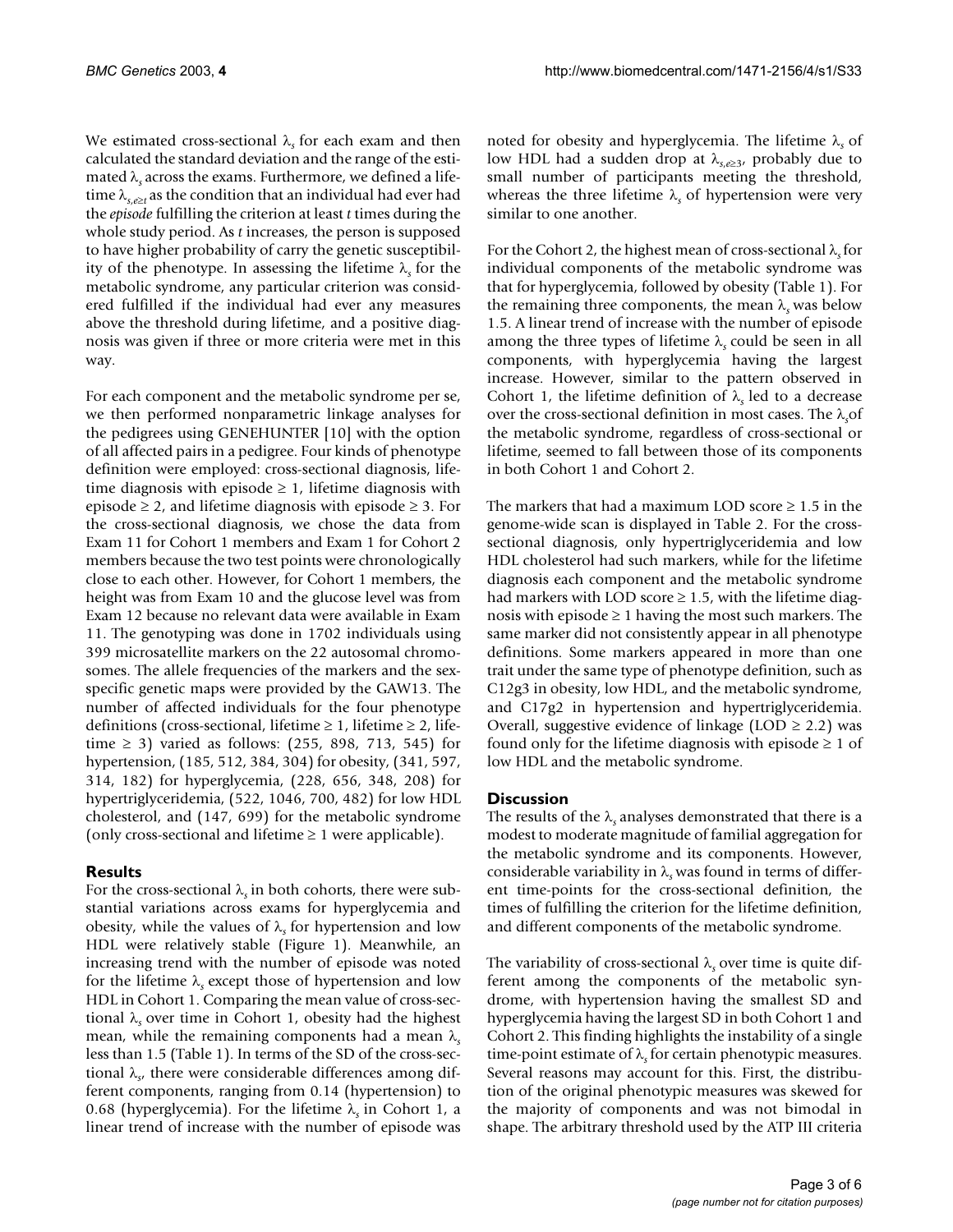<span id="page-3-0"></span>

**Figure 1** and Cohort 2 (B) and Cohort 2 (B) and Cohort 2 (B) and the metabolic syndrome and the syndrome and the syndrome per se individual components of the syndrome per se individual components of the syndrome per se in The trends of sibling recurrence risk ratios λ*s* of individual components of the metabolic syndrome and the syndrome per se in Cohort 1 (A) and Cohort 2 (B).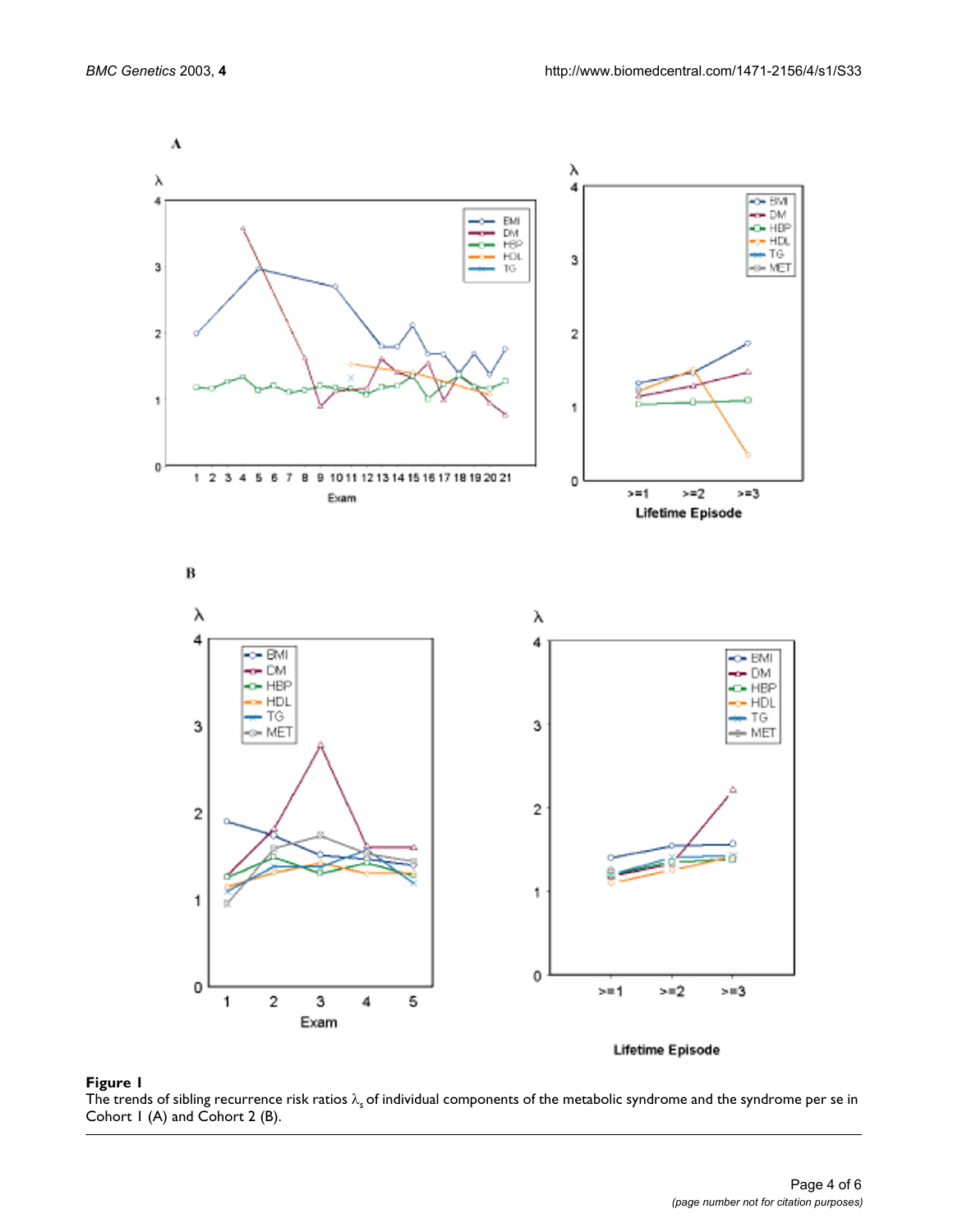| Variable                 | Cross-sectional $\lambda_{s}$ |            |               | Lifetime $\lambda_{s}$       |                      |                       |
|--------------------------|-------------------------------|------------|---------------|------------------------------|----------------------|-----------------------|
|                          | $\mathsf{n}$                  | Mean (SD)  | Range         | $\lambda_{\text{s,e}\geq 1}$ | $\lambda_{s,e\geq2}$ | $\lambda_{s,e\geq 3}$ |
| Cohort I                 |                               |            |               |                              |                      |                       |
| Hypertension             | 21                            | 1.22(0.14) | $1.11 - 1.72$ | 1.03                         | 1.04                 | 1.07                  |
| Obesity (high<br>BMI)    | 12                            | 1.91(0.48) | $1.37 - 2.95$ | 1.32                         | 1.46                 | 1.86                  |
| Hyperglycemia            | 4                             | 1.39(0.68) | $0.77 - 3.57$ | 1.14                         | 1.28                 | 1.47                  |
| Hypertriglyceri<br>demia | A                             | 1.32       |               | 1.28                         |                      |                       |
| Low HDL<br>cholesterol   | 3                             | 1.34(0.23) | $1.07 - 1.52$ | 1.21                         | 1.50                 | 0.34                  |
| Metabolic<br>syndrome    |                               |            |               | 1.21                         |                      |                       |
| Cohort 2 <sup>B</sup>    |                               |            |               |                              |                      |                       |
| Hypertension             | 5                             | 1.34(0.10) | $1.25 - 1.48$ | 1.20                         | 1.35                 | 1.38                  |
| Obesity (high<br>BMI)    | 5                             | 1.60(0.21) | $1.39 - 1.89$ | 1.40                         | 1.54                 | 1.56                  |
| Hyperglycemia            | 5                             | 1.81(0.57) | $1.27 - 2.77$ | 1.18                         | 1.32                 | 2.22                  |
| Hypertriglyceri<br>demia | 5                             | 1.32(0.19) | $1.09 - 1.56$ | 1.20                         | .4                   | 1.43                  |
| Low HDL<br>cholesterol   | 5                             | 1.30(0.10) | $1.15 - 1.42$ | 1.10                         | 1.25                 | 1.42                  |
| Metabolic<br>syndrome    | 5                             | 1.45(0.30) | $0.95 - 1.74$ | 1.25                         | $\blacksquare$       | ٠                     |

**Table 1: The sibling recurrence risk ratios (**λ*s***) of individual components of the metabolic syndrome and the syndrome per se in Cohort 1 and Cohort 2.**

AThe other two measures of triglycerides led to too few subjects for the estimation. <sup>B</sup>Limited to subjects aged 30–60 years.

| Trait                | Cross-Sectional Diagnosis<br>Marker (LOD) | Lifetime Diagnosis            |                               |                               |  |
|----------------------|-------------------------------------------|-------------------------------|-------------------------------|-------------------------------|--|
|                      |                                           | Episode $\geq 1$ Marker (LOD) | Episode $\geq 2$ Marker (LOD) | Episode $\geq$ 3 Marker (LOD) |  |
| Hypertension         |                                           | Clg32(1.6)                    | Clg32(1.6)                    | Clg32 (1.6)                   |  |
|                      |                                           | CI7g2(2.1)                    | C9g11(1.7)                    | C9g11(1.7)                    |  |
|                      |                                           | C $22gl(1.5)$                 | C22gl (1.5)                   | C22g1(1.5)                    |  |
| Obesity (high BMI)   |                                           |                               | C8g10(1.5)                    | C8g10(1.5)                    |  |
|                      |                                           | CI2g3(1.5)                    |                               |                               |  |
|                      |                                           | CI9g11(1.5)                   |                               |                               |  |
| Hyperglycemia        |                                           | $C3g26$ (1.5)                 |                               |                               |  |
|                      |                                           | C8g10(1.5)                    |                               |                               |  |
|                      |                                           | $C10g8$ (1.5)                 |                               |                               |  |
| Hypertriglyceridemia |                                           | $C6g8$ (1.8)                  |                               |                               |  |
|                      | CI0g12(1.5)                               | CI0g12(1.6)                   |                               |                               |  |
|                      |                                           | C13g9(1.5)                    | CI3g9(1.5)                    | CI3g9(1.5)                    |  |
|                      |                                           | CI7g2(1.9)                    |                               |                               |  |
|                      | C22g7(1.5)                                | C22g7(1.5)                    | C22g7(1.5)                    |                               |  |
| Low HDL cholesterol  |                                           | C9g7(2.0)                     |                               |                               |  |
|                      | CIOgII (I.5)                              |                               | C10g12(1.8)                   | C10g12 (1.6)                  |  |
|                      |                                           | CI2g3(1.8)                    |                               |                               |  |
|                      |                                           |                               | CI3g8(1.5)                    | CI3g8(1.5)                    |  |
|                      |                                           | C16g3(1.9)                    |                               |                               |  |

| Table 2: Results of nonparametric linkage analysis of genome-wide scanning with LOD score $\geq$ 1.5 (if two or more adjacent markers, |  |
|----------------------------------------------------------------------------------------------------------------------------------------|--|
| only the one with the highest score listed).                                                                                           |  |